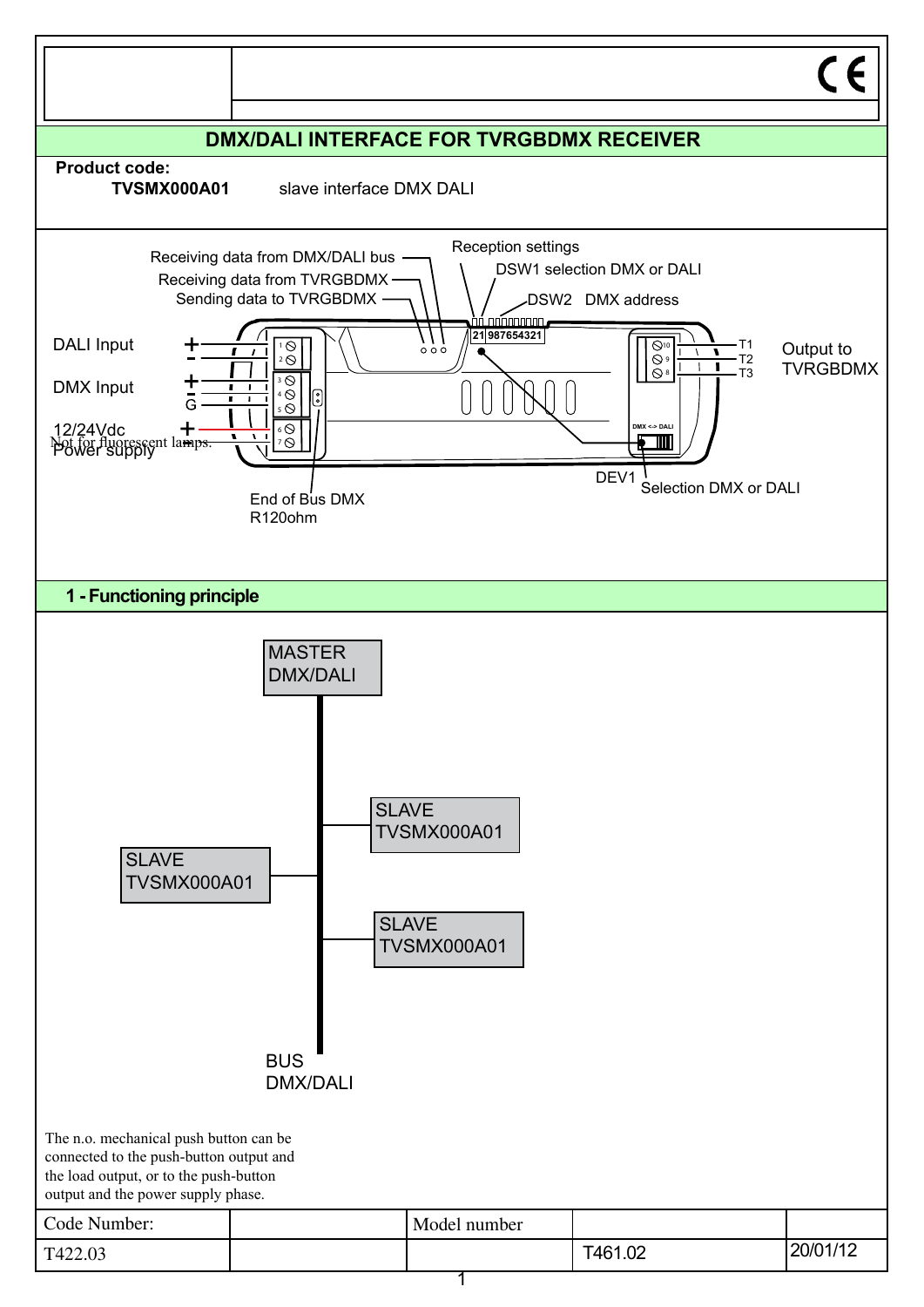## **2 - DMX or DALI selection**

For the proper functioning of the receiver it is necessary to select the type of input used (DMX or DALI) in both the dip switch DSW1 and in the selector DEV1.